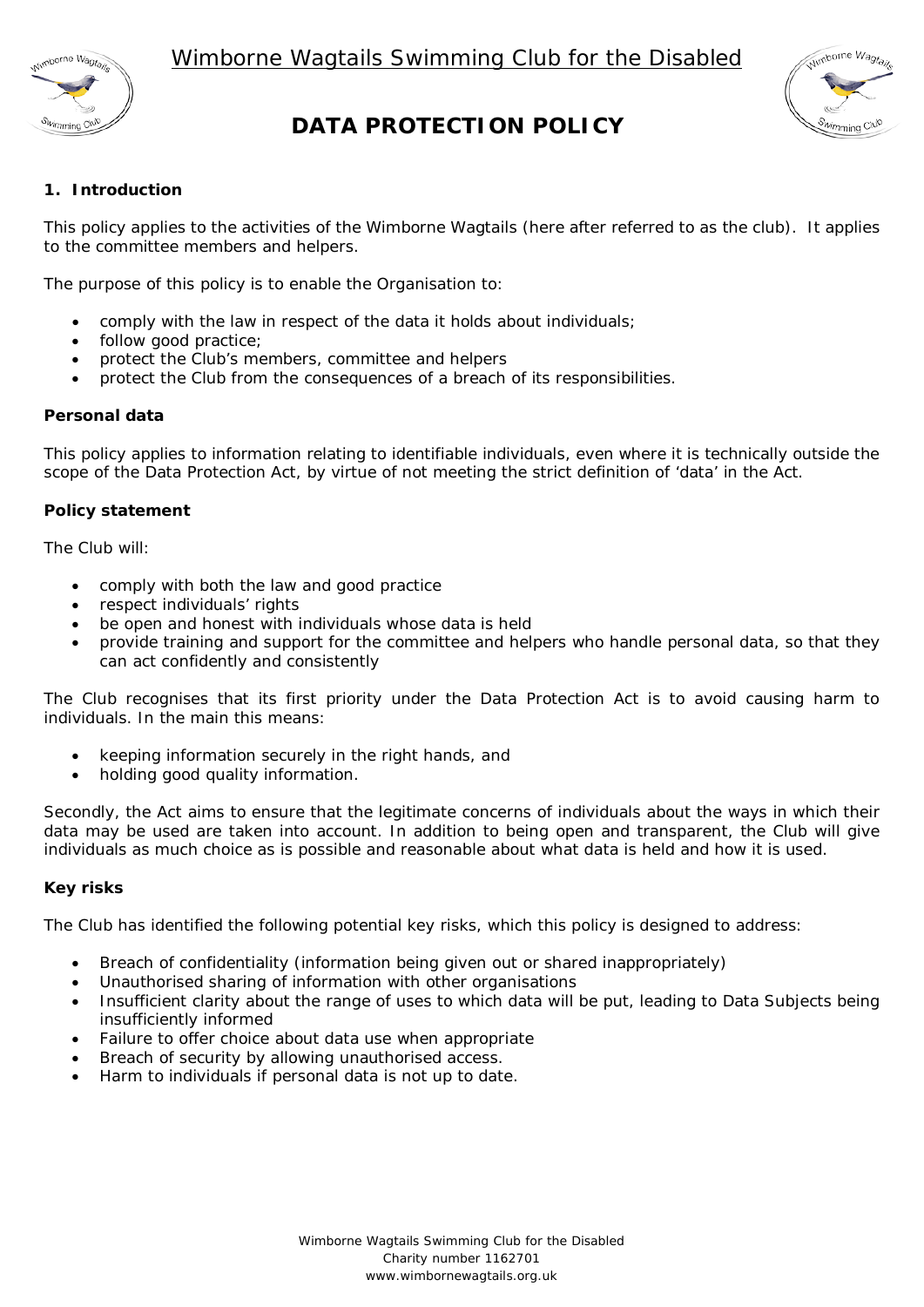# **2. Responsibilities**

The committee recognises its overall responsibility for ensuring that the Club complies with its legal obligations.

The Chair of the committee is particularly responsible for:

- Briefing the committee on Data Protection responsibilities
- Reviewing Data Protection and related policies
- Advising staff on Data Protection issues
- Ensuring that Data Protection induction and training takes place
- Notification (if required)
- Handling subject access requests
- Approving unusual or controversial disclosures of personal data
- Approving contracts with Data Processors

The Chair may discharge the above responsibilities by supervising the actions of other committee members.

All helpers and committee are required to read, understand and accept any policies and procedures that relate to the personal data they may handle in the course of their work with the Club.

## **3. Confidentiality**

Confidentiality applies to a much wider range of information than Data Protection, for example:

- Information about the club (and its plans, financial affairs, etc.)
- Information about other organisations, since Data Protection only applies to information about individuals
- Information which is not recorded, either on paper or electronically
- Information held on paper, but in a sufficiently unstructured way that it does not meet the definition of a "relevant filing system" in the Data Protection Act.

Information that falls within the scope of the Data Protection Act will always be handled in accordance with the Club's responsibilities.

Where a degree of confidentiality attaches to other information, access will normally be controlled on a strict 'need to know' basis. Where information poses a low risk (for example, lists of suppliers) control will be exercised on a proportionate basis.

The Club has adopted a privacy statement for Data Subjects setting out how their information will be used. *(See later in this document.)* This policy is available on request.

Committee and helpers will be required to sign a short statement indicating that they have been made aware of their confidentiality responsibilities. *(See later in this document.)*

Where anyone within the Club feels that it would be appropriate to disclose information in a way contrary to the confidentiality policy, or where an official disclosure request is received, this will only be done with the authorisation of the Chair or the committee. All such disclosures will be documented.

## **4. Security, Data Recording and Storage**

The Club has identified the following risks:

- Committee or helpers with access to personal information could misuse it.
- Committee or helpers could continue to be sent information after they have stopped working for the Club, if their records are not updated promptly.
- Poor web site security might give a means of access to information about individuals.
- Committee or helpers could feel an obligation to share information with other organisations.
- Committee or helpers could be tricked into giving away information, either about members, Committee or helpers, especially over the phone.

Wimborne Wagtails Swimming Club for the Disabled Charity number 1162701 www.wimbornewagtails.org.uk